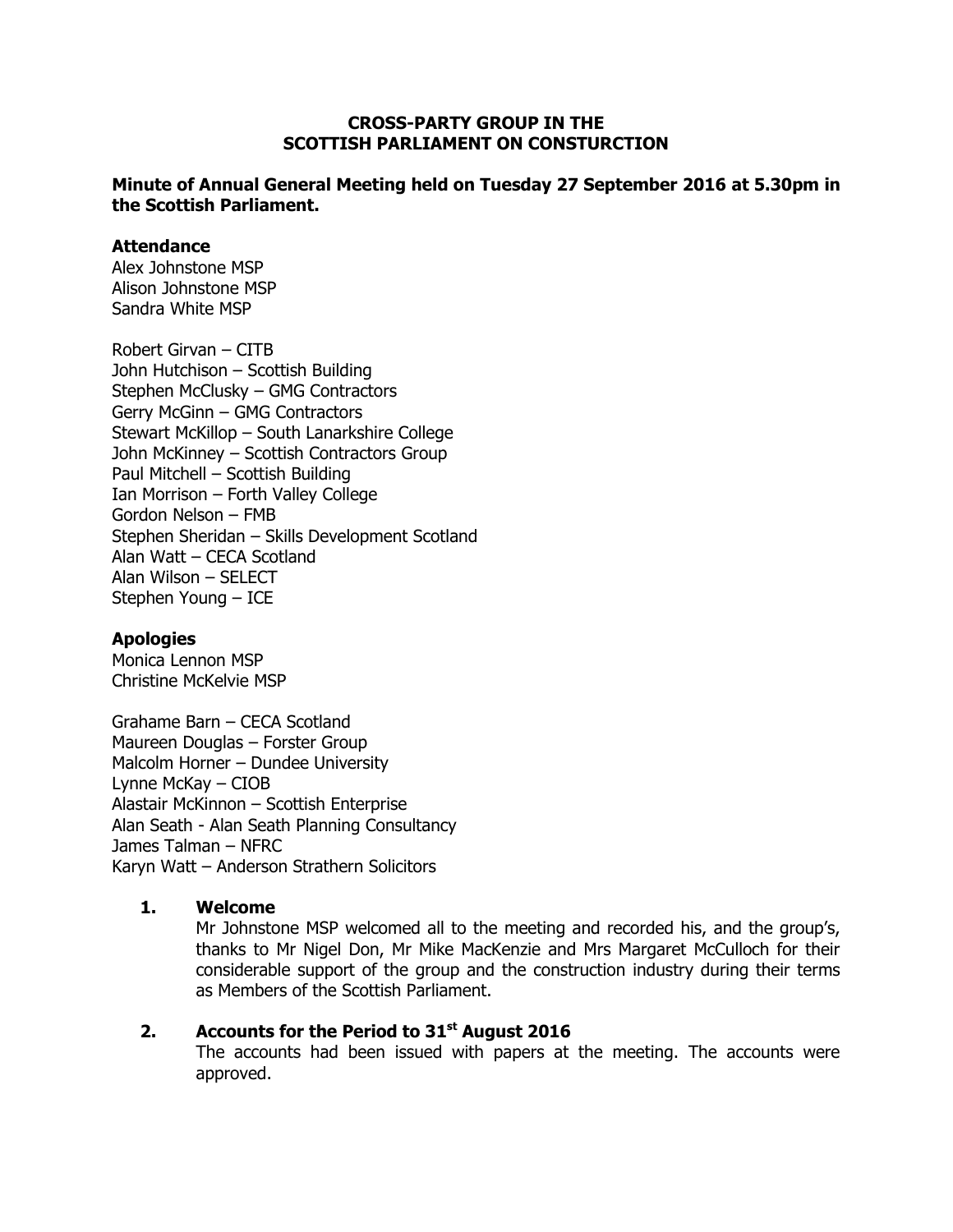# **3. Election of Office Bearers**

# **3.1 Convenor**

Mr Johnstone invited the Secretary to chair this item. The sole nomination was Alex Johnstone MSP and this was duly approved.

The Convenor took the chair and thanked members for their support.

#### **5.2 Vice Convenors (MSP)**

The Convenor proposed there be three MSP Vice Convenors which was agreed.

The nominations for these positions were Alison Johnstone MSP, Monica Lennon MSP and Christina McKelvie MSP which were proposed and duly approved.

#### **5.3. Secretary**

The Convenor advised members that the sole nomination was for John McKinney as Secretary, this was proposed and duly approved.

#### **5.4 Treasurer**

The Convenor advised members that Alan Watt was stepping down as Treasurer as he would be retiring next year and thanked Mr Watt. The sole nomination for the position of Treasurer was for Grahame Barn. This was proposed and duly approved.

It was resolved that the authorised signatories in the current mandate for the Cross-Party Group in the Scottish Parliament on Construction (834700 a/c 10182464) be changes following the resignation of Alan Watt as Treasurer and the appointment of Grahame Barn in his place, and the current mandate would continue as amended.

It was proposed, and agreed, that CPG Construction would invoice members for £40 to cover the costs of refreshments for meetings. The invoices would be issued should the group be successful in its application to be recognised by the Scottish Parliament's Standards, Procedures and Public Appointments Committee.

# **6 Date of Next Meeting.**

The Convenor said that the Secretary, Treasurer and his office would prepare and submit the relevant paperwork to apply for the group to be recognised by the Scottish Parliament and if successful, the next meeting was planned for the evening of 29 November 2016.

There were discussions regarding training and the current and projected skills gaps. It was agreed that the next meeting would concentrate on apprenticeships and details would be issued in due course.

Mr Girvan advised members that CITB was organising an event in the Scottish Parliament Members Room on 15 November 2016 and anyone interested in attending was asked to contact him.